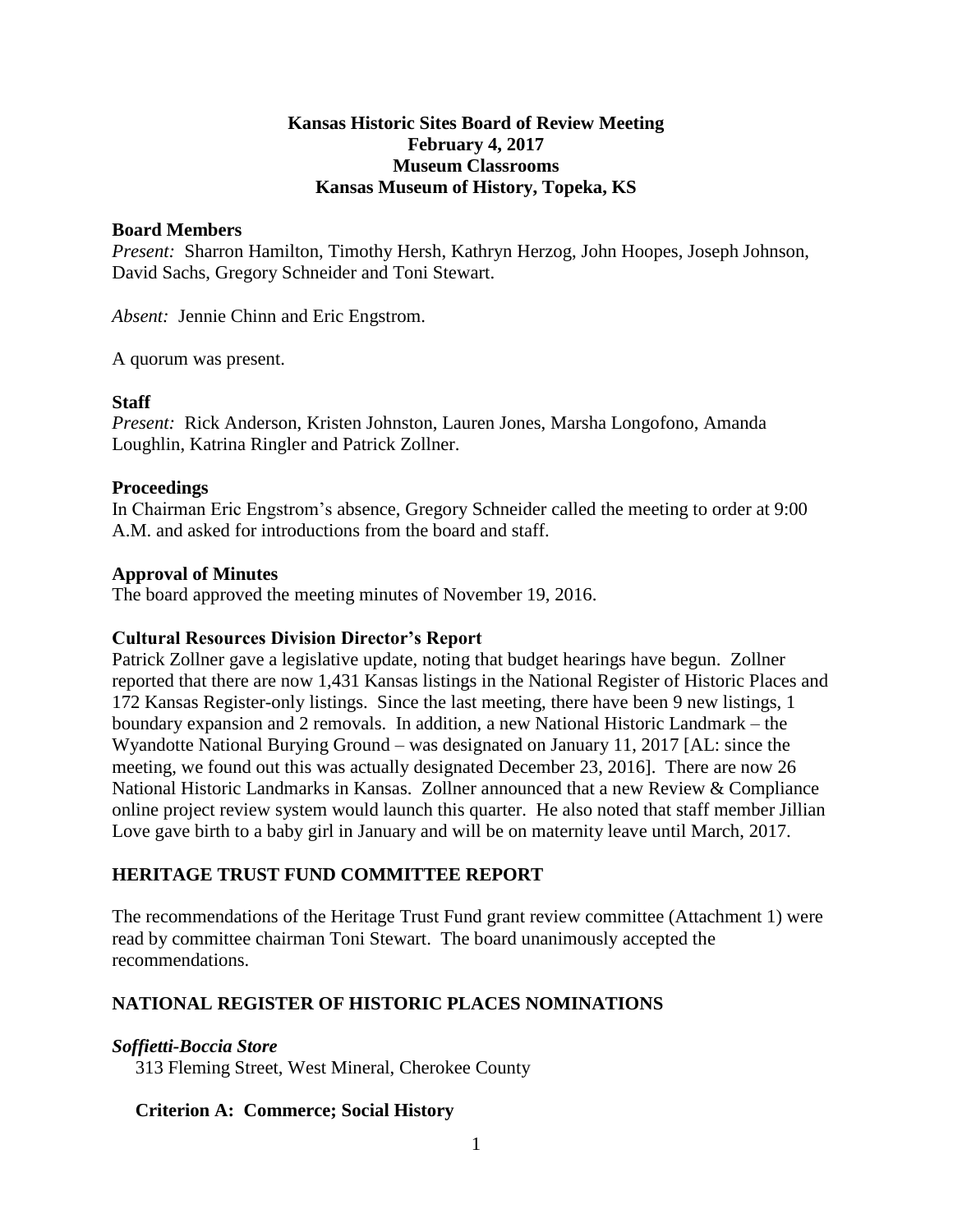# **Period of Significance: ca. 1915 to 1967 Level of Significance: Local Resource Count: 6 (2 contributing and 1 non-contributing buildings; 1 contributing site; 2 contributing structures**

The story of the Soffietti-Boccia Store is one that represents the wider history of the Cherokee-Crawford coal field. In this store, which was active between circa 1915 and 1982, the Soffietti and Boccia families not only provided groceries, hardware, cloth, and feed, they provided a welcome contrast to the "company stores" owned by the various coal companies dominating the region. Where company stores exploited the miner, the owners of the Soffietti-Boccia Store went out of their way to support their customers and neighbors. This customer base was comprised mostly of Eastern and Mediterranean European immigrants who arrived in Cherokee County seeking a better life than the ones they left in Europe.

Presented by: Amanda Loughlin

*Discussion:* There was discussion about whether it was appropriate to tell the stories of the immigrants "in their own words." This was in reference to page 10 of the nomination. Sachs was in favor of leaving out the dialogue; Schneider & Hoopes spoke in favor of leaving it in. Loughlin concluded the discussion by stating that she would take the board member comments under consideration.

*Public Discussion:* Owner John Boccia spoke in support of the nomination. Kathryn Herzog asked if there were plans to keep and restore all of the items in the store, to which Boccia replied yes.

Motion to approve: Toni Stewart Second: John Hoopes 8 votes yes

*R. W. Hocker Subdivision, Lot K Spec House (Walker House)* 5532 Knox Avenue, Merriam, Johnson County

**Criteria A & C:** Community Development; Architecture Period of Significance: ca. 1905 to ca. 1911 **Level of Significance:** Local **Resource Count:** 2 (1 contributing & 1 non-contributing building)

**Summary:** The Walker House was one of two speculative Shirtwaist-style houses constructed around 1910 in Merriam's 40-acre R.W. Hocker Subdivision. Richard Weaver (R.W.) Hocker was a prominent local banker and developer in the Kansas City area. He platted his eight fiveacre lot subdivision concurrently with his development of the Hocker Interurban Line. Begun in 1904 this trolley line eventually connected downtown Kansas City, Missouri, with Merriam and points west; it was discontinued in 1927. The house's parcel now only includes a portion of Lot K due to later residential development. The Walker House is significant for its association with early suburban development associated with the Kansas City regional streetcar lines and for its architecture as a suburban example of the Shirtwaist style.

Presented by: Amanda Loughlin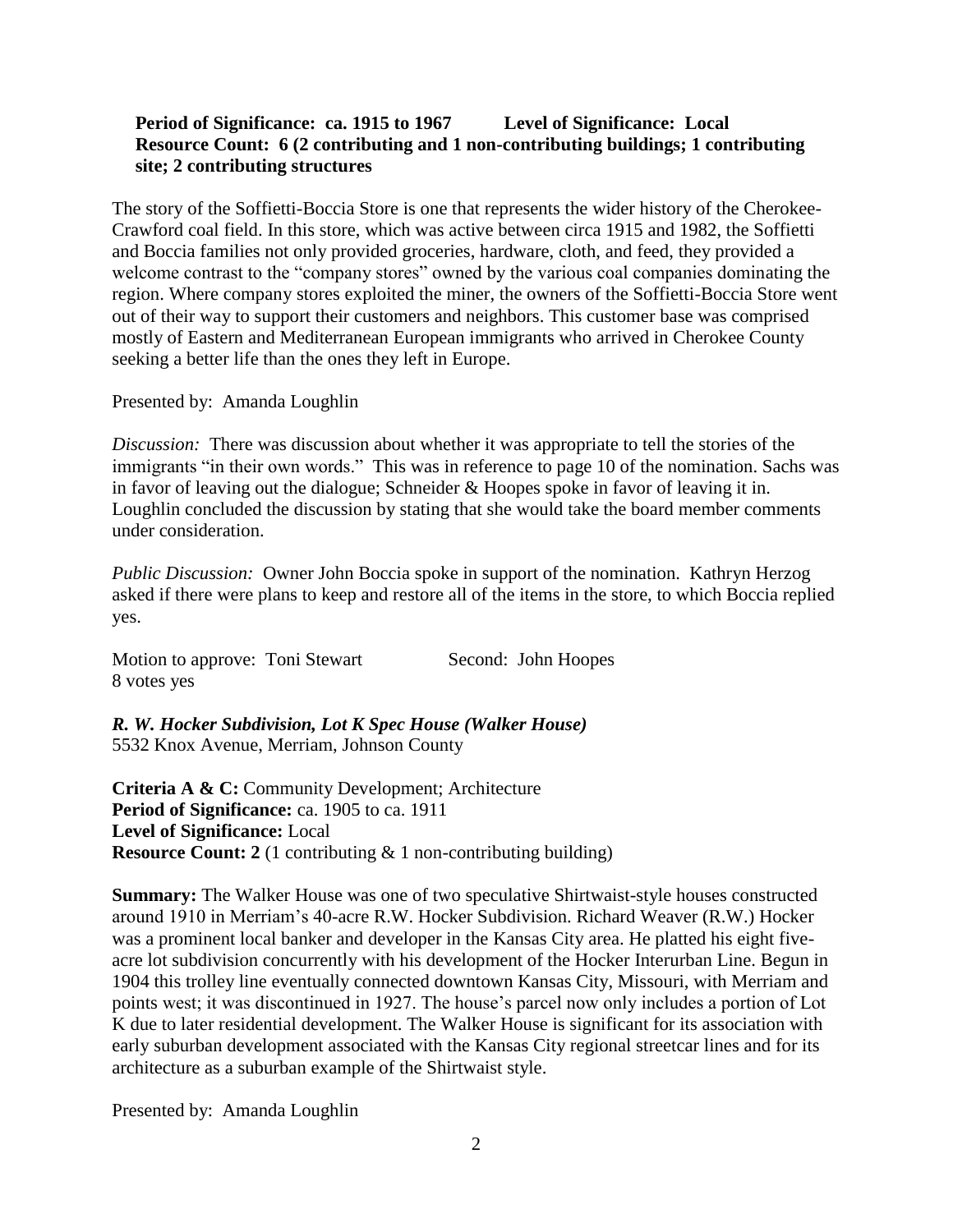*Discussion:* David Sachs remarked that he appreciated seeing interior photographs in the presentation and requested he see them prior to the board meeting, to which Loughlin replied she will make a point to include them in future.

*Public Discussion:* Homeowner Heidi Walker spoke in support of the nomination.

Motion to approve: Joseph Johnson Second: Toni Stewart 8 votes yes

*Mugan-Olmstead House*

819 Avalon Road, Lawrence, Douglas County

**Criteria A & C:** Community Development; Architecture **Period of Significance:** 1866-1956 **Level of Significance:** Local **Resource Count:** 2 (1 contributing & 1 non-contributing building) **MPS:** Historic Resource of Lawrence

**Summary:** The Mugan-Olmsted House is significant as an example of a residence that evolved during development patterns associated with the growth of Lawrence between 1866 and 1956. Patrick Mugan, a trained stonemason, built the first portion of the house around 1866 as a gablefront dwelling. The house was soon expanded, taking on a gable-front-and-wing form. This form was a common building type in the mid-1800s and the two-story version was mostly popular in the northeastern and midwestern states. The Mugan-Olmsted House is atypical in this form due to its construction of stone rather than wood, which was more common. The house continued to change through its ownership by the Mugan and Olmsted families, acquiring a front porch, south sunporch, interior bathrooms, and millwork.

Presented by: Amanda Loughlin

*Discussion*: Loughlin referred to two letters of support for the nomination included in the board member packets.

*Public Discussion:* Dennis Brown, President of the Lawrence Preservation Alliance, spoke in favor of the nomination and provided historical information about the current owner (now deceased) involvement in local preservation efforts. John Hoopes asked if Olive Hare Stanford's name could be added to the name of the property, to which Loughlin agreed to add it to the alternate name.

Motion to approve: John Hoopes Second: Joseph Johnson 8 votes yes

*Ness County Bridge FS-450* County Road 20, Bazine vicinity, Ness County

**Criterion C:** Transportation; Engineering Period of Significance: ca. 1935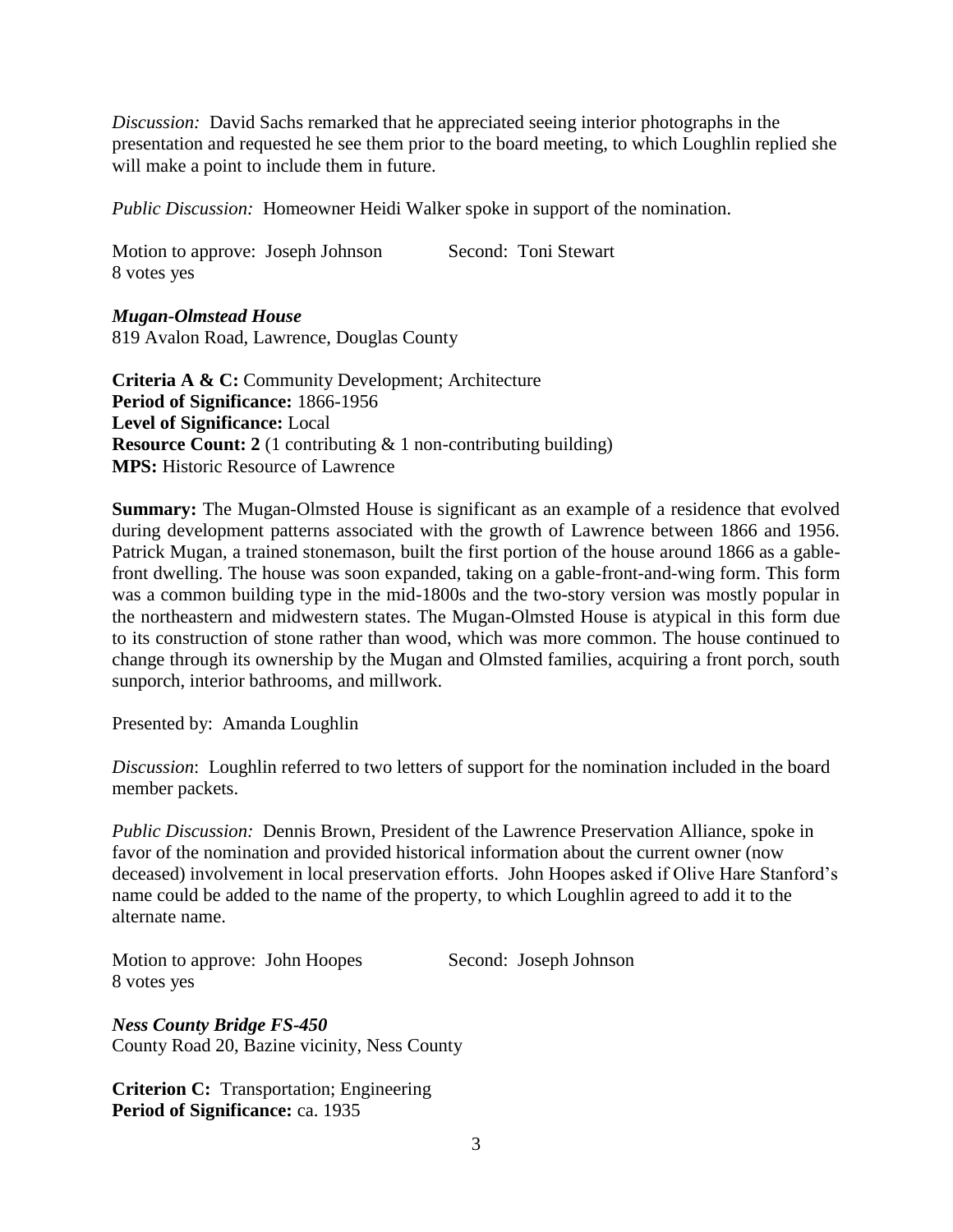**Level of Significance:** Local **Resource Count: 1** contributing structure **MPS:** Masonry Arch Bridges of Kansas

**Summary:** Built in circa 1935, Ness County Bridge FS-450 is nominated for its local significance as a native limestone triple-arch bridge. Although built within the time period of the New Deal era, no known primary information ties this bridge's construction to a New Deal projects. What is known is that Ness County Bridge FS-450 is one of at least ten similar bridges constructed in the county between circa 1928 and circa 1941; although, it is the only one of the ten with decorative sidewalls.

**SHPO Note:** The impetus for this nomination was a Section 106 case that involved the demolition of a similar bridge built during the same period. The proposal to demolish the bridge required a permit from the Army Corps of Engineers, a federal agency. The bridge was determined eligible and the demolition was considered an adverse effect. The county agreed to nominate FS-450 to mitigate the loss.

Presented by: Lauren Jones

*Discussion:* Greg Schneider questioned whether this project was funded by federal versus private grants, to which Loughlin agreed to further research and provide clarification.

*Public Discussion:* Craig Crosswhite spoke in favor of the nomination and supplemented Loughlin's presentation with additional information about the effect of modern farm equipment on bridges constructed during this period.

| Motion to approve: Kathryn Herzog |  | Second: Gregory Schneider |
|-----------------------------------|--|---------------------------|
| 8 votes yes                       |  |                           |

*Giles, Leanna, House* 202 Pottawatomie Street, Leavenworth, Leavenworth County

**Criteria A & C:** Architecture; Community Development **Period of Significance:** ca. 1860-1966 **Level of Significance:** Local **Resource Count:** 1 contributing building

**Summary:** Built in circa 1860, the Giles House is nominated for its association with Leavenworth's residential development. Once a common house type, especially for working class families, this house is one of the few remaining examples of pre-statehood National Folk houses in Leavenworth. The house is named for the Leanna Giles, who was the longest tenantowner in the house's history.

**SHPO Note:** Since determining this house was potentially eligible for the state register, a fire damaged the rear of the house. The current owner has also removed a significant amount of lath and plaster and the historic front door; however, he has opened up the front porch. No structural changes have occurred on the interior.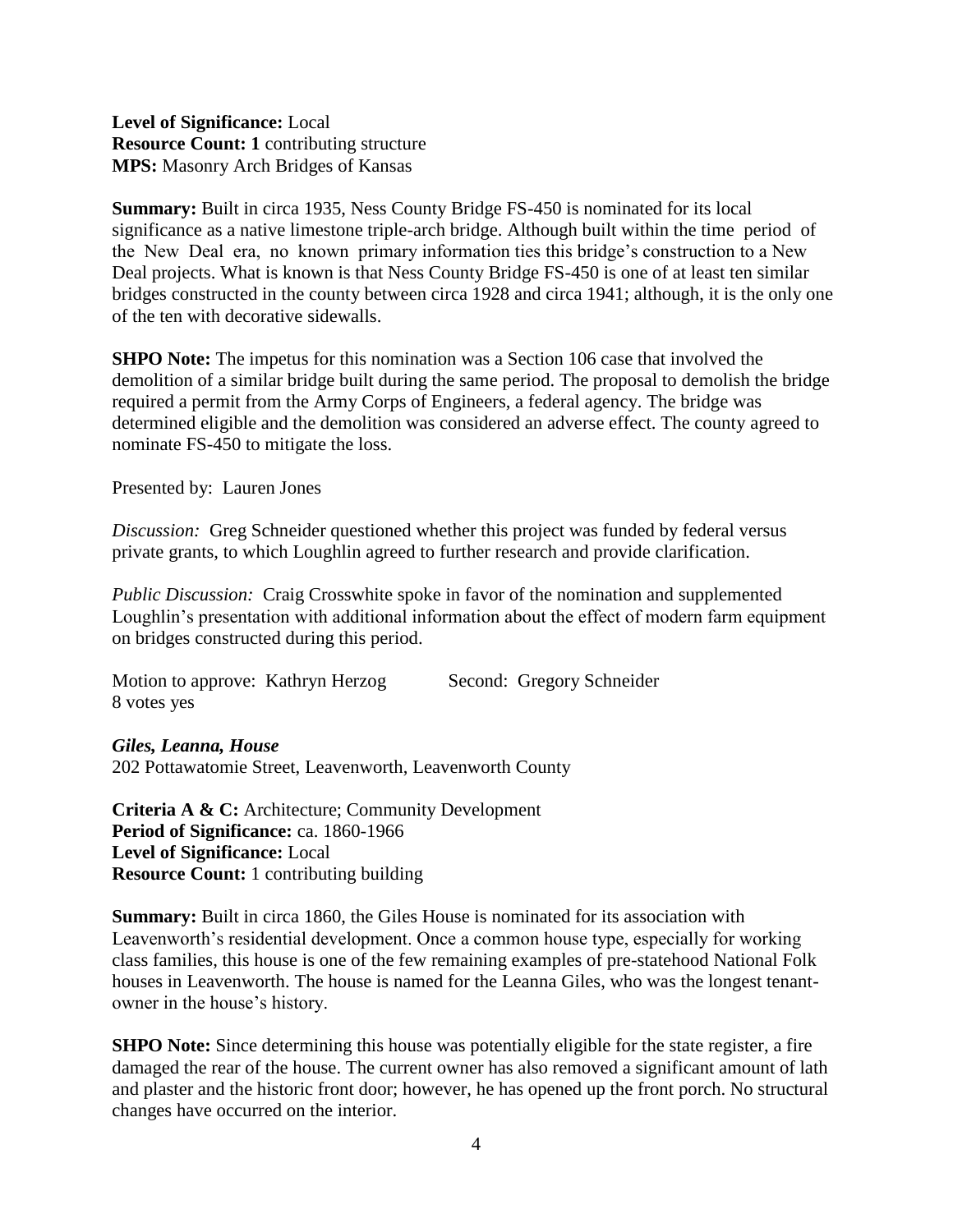#### Presented by: Amanda Loughlin

There was no discussion.

Motion to approve: Kathryn Herzog Second: Tim Hersh 8 votes yes

# **NATIONAL REGISTER OF HISTORIC PLACES – REMOVAL**

*Rooks County Record Building* 501 Main Street, Stocking, Rooks County

**Criteria A & C:** Architecture; Communications **Period of Significance:** 1911-1955 **Level of Significance:** Local **Resource Count: 2** contributing buildings

**Summary:** The Rooks County Record Building (F.E. Young Building) was listed in 2005. Constructed in 1911 at a prominent downtown corner, the Rooks County Record Building was a two-story red brick commercial building designed to house businesses. It was an example of the Progressive Era Commercial style and included a flat roof, parapet, and an angled entrance. The post office, local telephone company, and the local newspaper occupied space in the building. It was nominated for its association with the growth and development of Stockton and for its architecture.

**SHPO Note:** The building was demolished in December 2013 after a Kansas Preservation Law review (KSR&C #13-12-048). The loss of the resource negatively affects its historic integrity.

Presented by: Amanda Loughlin

There was no discussion.

Motion to approve: David Sachs Second: Toni Stewart 8 votes yes

#### **Other Business**

There was no further business to discuss.

The next meeting of the Historic Sites Board of Review will be May 13, 2017 at 9:00 A.M. at the Kansas Museum of History in the Museum Classrooms. The meeting adjourned at 10:10 A.M.